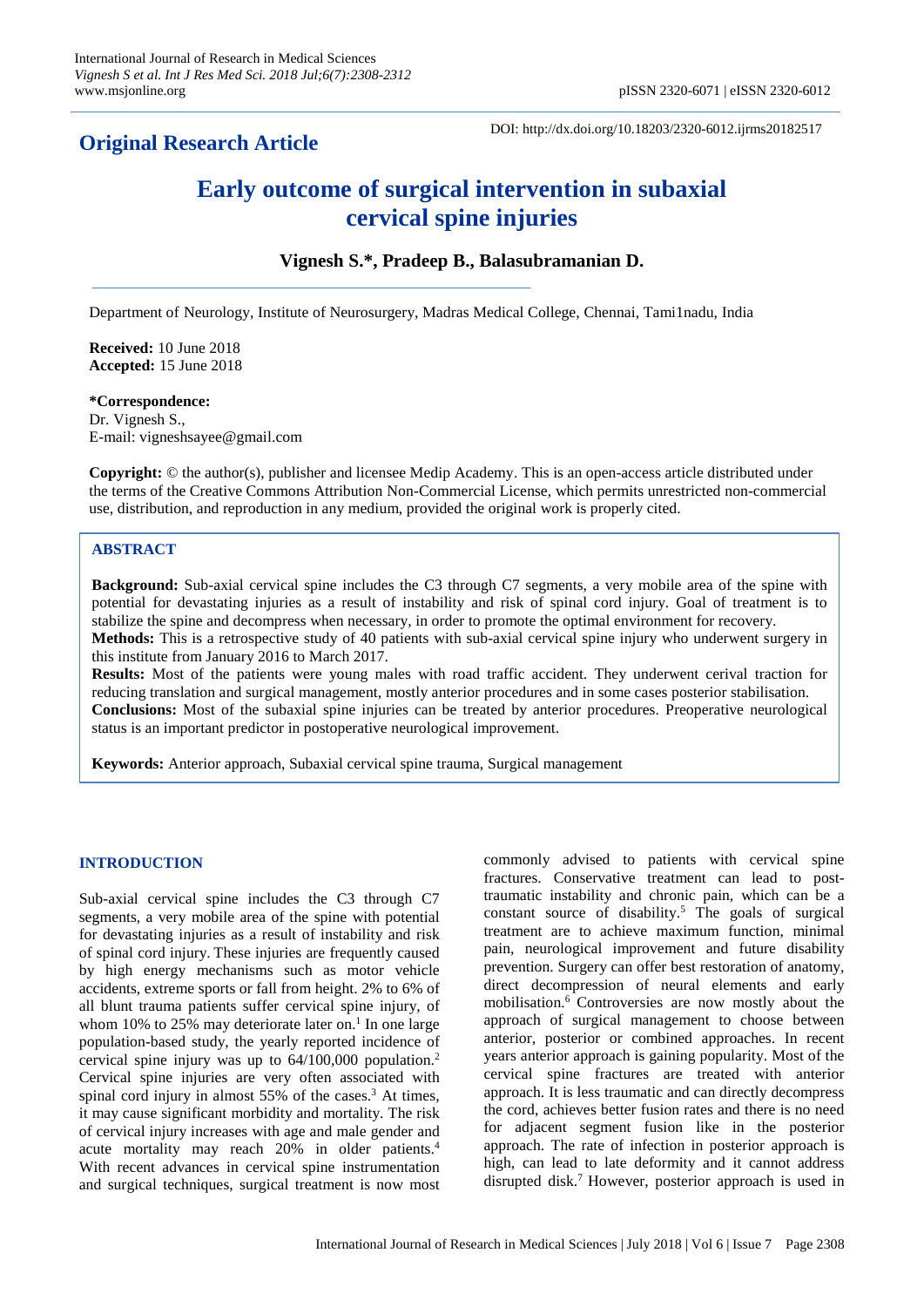locked facets in cases of cervical fracture dislocations and severe instability where anterior procedure alone may not be sufficient.<sup>8</sup> Anterior approach for sub-axial cervical spine was introduced in 1952. Initially, iliac crest bone graft was used for intervertebral fusion. Then, standard AO plates ("Arbeitsgemeinschaft für Osteosynthesefragen" [German for "Association for the Study of Internal Fixation]) were used for fixation following which H-type locking plates were introduced. In cervical spine trauma, the cord compression is due to instability, fragments or dislocation which all can be addressed from the anterior.<sup>9</sup> Posterior approach is now rarely used for locked facets that cannot be reduced preoperatively with traction usually in old fracture dislocations. However, there are now advocates of open reduction from anterior approach.<sup>10</sup>

In this study, authors have analysed our experience in the surgical management of subaxial cervical spine injury patients treated in this institute which is a high trauma case load tertiary care center and the early postoperative outcome of these patients in terms of neurological status using the ASIA score (American Spine Injury Association impairment scale).

#### **METHODS**

This is a retrospective study of 40 patients with sub-axial cervical spine injury who underwent surgery in Institute of Neurosurgery, Madras Medical College from January 2016 to March 2017.All patients presenting with Subaxial cervical spine injury with indication for surgical management decided by SLIC (Subaxial spine injury classification) score were included in the study. Exclusion criteria were patients with associated moderate to severe head injury, patients in whom pre-operative MRI could not be taken and patients with other significant comorbidities and patients who were lost to followup. Age, sex, mode of injury, preoperative neurological status, co-morbidities, pre-op ASIA score, SLIC score, MRI finding, steroid usage, surgical approach and post-op ASIA score were the parameters included in this study.

All patients were initially stabilised according to Advanced Trauma Life Support (ATLS) protocol. Plane X-rays of the cervical spine were obtained in all cases. Computed tomography (CT) scan, magnetic resonance imaging (MRI) were obtained in all cases. Initial stabilisation of the spine was achieved with hard cervical collar. After stabilisation of the patient, detailed history was obtained, and complete examination was done. Patients' preoperative neurological statuses were graded according to the American Spinal Injury Association (ASIA) Impairment Scale. In cases of fracture dislocations, patients were taken to the operation theatre (OT) and axial traction was applied with skull tongs. We did not delay traction for MRI to assess disc rather we gradually applied traction and closely monitored neurology for any deterioration. Serial X-rays were obtained in traction and neurology was monitored carefully. If dislocation reduced, which was mostly the case, patients were operated on next operative list. We routinely used anterior approach for surgery and posterior only for unsuccessful reduction or combined approach was used when there was severe instability. For fusion we used tricortical bone graft in anterior cervical discectomy and fusion (ACDF) or titanium cage filled with autologus bone. Postoperative mobilisation of the patients was done as soon as the condition allowed. Patients were then followed in outpatient department (OPD) after 1 month and 3 months. X-rays were done to assess implant fixation and fusion.

Statistics were done with Chi-square test and SPSS software and  $>2$  SD and p value <0.05 was taken as significant.

#### **RESULTS**

Cervical spine fractures are the most common fractures of spine and most often associated with underlying spinal cord injury**.** Most of the patients of this study group were young to middle aged adults and males (87.5%) (Figure 1).



**Figure 1: Age distribution of patients.**



**Figure 2: Mode of injury leading to subaxial cervical spine trauma.**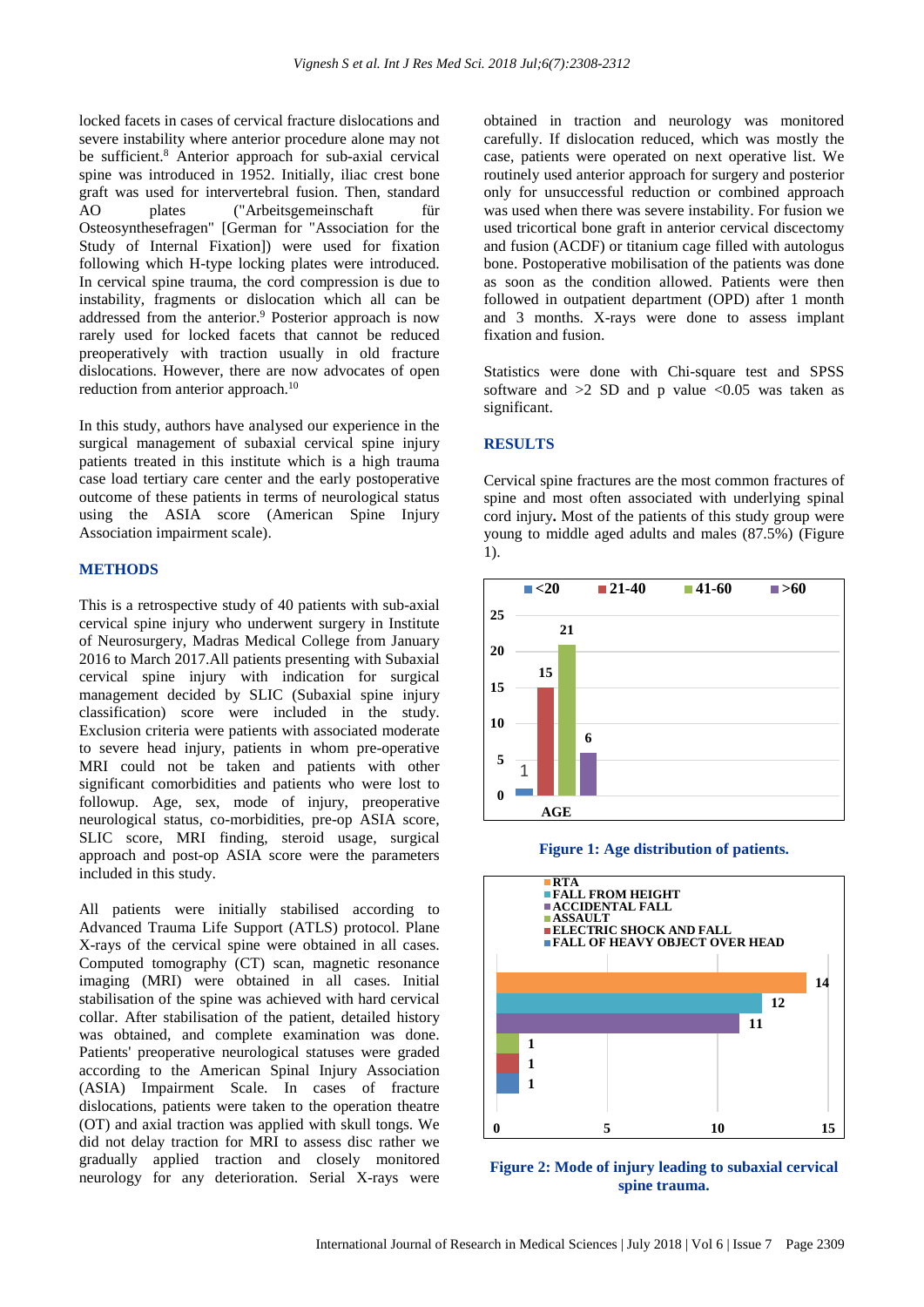Most common mode of injury was Road traffic accident (35%) closely followed by fall from height (30%) and accidental falls (27%) (Figure 2).

There was no significant neurological improvement in the group in which steroid was administered compared to the not administered group (p=0.54). ASIA grade at admission appeared in this study as a still further element that can influence post operative outcome. Of the total 40, 13 succumbed (32%) and all belonged to ASIA grade A and C and most of them required cardiovascular and respiratory support before surgery. In the study, 13 patients remained in the same grade, 12 patients had 1 grade improvement from pre-op ASIA score and 2 patients had 2 grade improvements (Figure 3) (Figure 4).



**Figure 3: Pre and post operative ASIA Score of patients who underwent surgical management.**



## **Figure 4: Improvement in ASIA score in patient undergoing Surgical management.**

In this study, all patients operated had SLIC (Subaxial spine Injury Classification) score more than 4. Majority of injuries treated in this series were translational in nature (65%) (Figure 5) of which 25 patients had a disrupted disco-ligamentous complex. C6-C7 was the most commonly affected segment, followed by C5-C6, which correlated well with earlier studies. In this study, most patients (38) underwent an anterior stabilisation procedure (Figure 6A and 6B).



**Figure 5: Morphology of injury in imaging who underwent surgical management.**



**Figure 6: A) Preoperative sagittal CT cervical spine showing translational injury at C4-C5 LEVEL. B) Postop X-ray cervical spine of the same patient showing satisfactory reduction with stabilisation through anterior approach.**



**Figure 7: A) Preoperative sagittal MRI cervical spine showing cord changes after trauma and multiple level pre-existing spondylotic changes. B) Post op X-ray cervical spine showing multiple level decompression and posterior stabilisation.**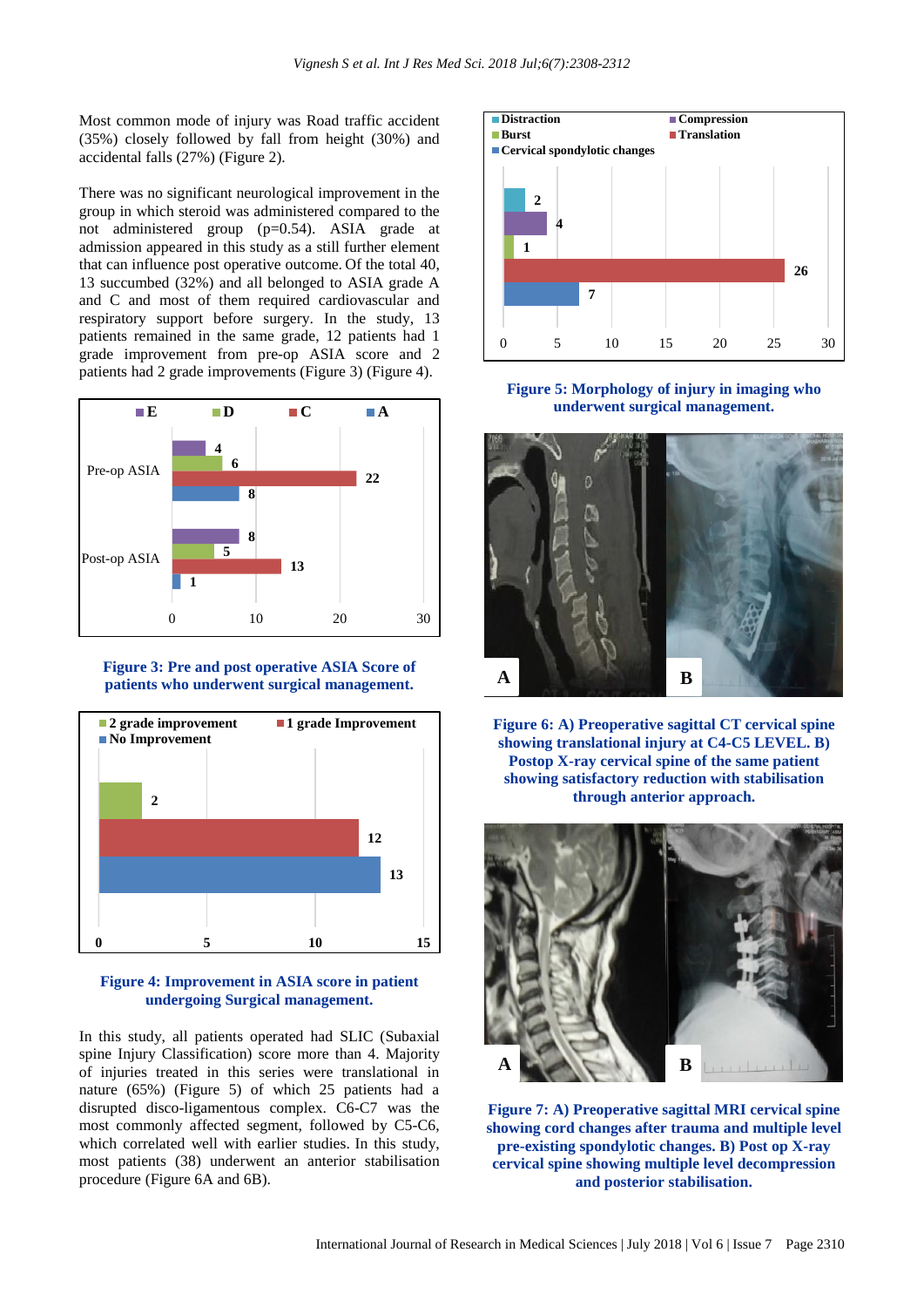There were two underwent posterior decompression and lateral mass screw and rod stabilisation (multi-level prespondylotic changes) (Figure 7A and 7B). Combined (global) fusion procedure wasn't done in this study. Of 19 patients who had cervical traction, satisfactory reduction was obtained in 15 (79%).

#### **DISCUSSION**

Proper and timely treatment of sub-axial spine fractures is of paramount importance. Cervical spine fractures are the most common fractures of the spine and most often associated with spinal cord injury. Regardless of the treatment modality, any delay in treatment can leave the patient with lifelong morbidity and some time may lead to acute mortality. Timely surgical treatment can decompress the cord and may lead to neurological improvement. This improvement in neurology, sometime by a single grade, can save patient from lifelong disability.<sup>11</sup> Each approach for cervical spine fracture treatment has its advantages and disadvantages. The job of the spine surgeon is to properly select optimal treatment for each patient with sub-axial cervical spine fractures so as to achieve good results.

Today the most common indication for posterior surgery remains sub-axial fracture dislocation that fails to reduce on axial traction and severe instability. Majority of the cervical fracture dislocations can be reduced with axial skull traction. The reported success rate is about  $80\%$ .<sup>12</sup> In this study, we were able to reduce cervical fracture dislocation in 15 (79%) out of 19 patients with axial skull traction. This is why majority of our patients had anterior surgery. The most important factor for reduction failure is late presentation.

One of the issues in patients with cervical fracture dislocation is the role of MRI prior to reduction for identification of herniated disc material. During reduction, the herniated disc can further deteriorate neurology. This is a rare phenomenon, but it may have a worse outcome.<sup>13</sup> Authors do not delay traction for MRI as it takes time to be done in this setting. Authors applied skull tongs and gradual traction monitoring the neurological status of the patient. Authors have not had a single case with worsening of neurological status on traction.

Regarding timing of surgery, a multicentre prospective cohort study, STASCIS concludes that Decompression prior to 24 hours after SCI can be performed safely and is associated with improved neurologic outcome, defined as at least a 2 grade AIS improvement at 6 months followup.<sup>14</sup> Recently there are more evidences to support early surgery for spinal cord injury and its feasibility in tertiary care institutes is well demonstrated.<sup>6</sup> In this study, 5 patients were operated within 72 hours of admission and one patient showed improvement in ASIA grade during discharge. There is no significant difference in outcome among patients operated within 72 hours and those who operated more than 72 hours (p>0.05). But due to the small sample size and short follow up period, authors cannot comment on the usefulness of early surgical management improving the outcome in terms of neurological status.

Pre-operative neurological status as signified by ASIA score at admission appeared in this study as a still further element that can influence post operative outcome as other authors have stated.<sup>15</sup> All the patients who succumbed due to the injury belonged to poorer ASIA score and Postoperative improvement in neurological status was significantly better in patients presenting with better preoperative ASIA score.

Limitations of this study are that it is a single institution, retrospective study. Only early (<3 months) follow up of intactness of construct and neurological status of patients studied. Timing of surgery as a factor improving post op neurological status couldn't be studied as early surgery group is very small in this study.

#### **CONCLUSION**

Majority of sub-axial cervical spine fractures can be treated effectively with good outcome through anterior approach. Gradual axial skull traction is an easy and safe method for reduction of cervical fracture dislocations.

*Funding: No funding sources Conflict of interest: None declared Ethical approval: Not required*

#### **REFERENCES**

- 1. Hong R, Meenan M, Prince E, Murphy R, Tambussi C, Rohrbach R, et al. Comparison of three prehospital cervical spine protocols for missed injuries. West J Emerg Med. 2014;15:471-9.
- 2. Hu R, Mustard CA, Burns C. Epidemiology of incident spinal fracture in a complete population. Spine. 1996;21:492-9.
- 3. Torretti JA, Sengupta DK. Cervical spine trauma. Indian J Orthop. 2007;41:255-67.
- 4. Harris MB, Reichmann WM, Bono CM, Bouchard K, William MR, Christopher MB, et al. Mortality in elderly patients after cervical spine fractures. J Bone Joint Surg Am. 2010;92:567-74.
- 5. Fisher CG, Noonan VK, Dvorak MF. Changing face of spine trauma care in North America. Spine. 2006;31(suppl):S2-8.
- 6. American Association of Neurological Surgeons. Treatment of subaxial cervical spinal injuries. Neurosurg. 2002;50(3):S156-65.
- 7. Blauth M, Schmidt U, Bastia L, Knop C, Tscherne H. Anterior interbody fusion for cervical spine injuries-indications, implants, technique and results. Zentralbl Chir. 1998;123:919-29.